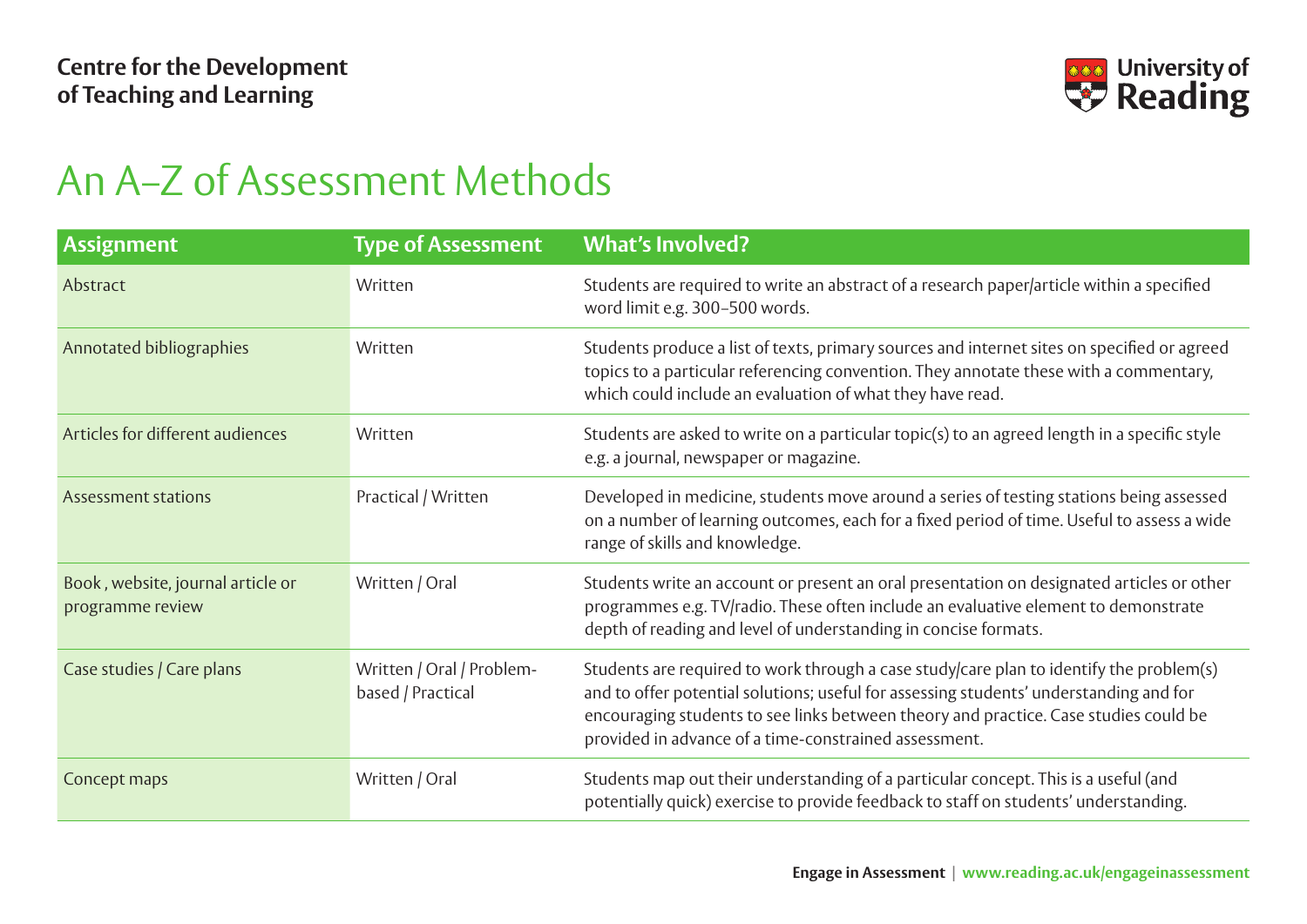| <b>Assignment</b>                                       | <b>Type of Assessment</b> | <b>What's Involved?</b>                                                                                                                                                                                                                                                                                                                    |
|---------------------------------------------------------|---------------------------|--------------------------------------------------------------------------------------------------------------------------------------------------------------------------------------------------------------------------------------------------------------------------------------------------------------------------------------------|
| Critical incident accounts / Journals /<br><b>Blogs</b> | Written / Work placements | Students working on placements keep diaries, journals or blogs in which they record their<br>experiences. They can be asked to write about a critical incident in terms of context, what<br>happened, the outcomes, how theoretical material they have learnt underpins the process<br>and how they would do things differently in future. |
| Designing learning materials                            | Written / Oral            | Students prepare a learning package for a particular audience e.g. members of the public,<br>school children etc. on a specified or agreed topic.                                                                                                                                                                                          |
| <b>Dissertation</b>                                     | Written                   | Potential for sampling a wide range of practical, analytical and interpretative skills and to<br>assess a broad application of knowledge, understanding and skills to other situations.                                                                                                                                                    |
| 'Doing it' exam                                         | Written                   | An exam which requires students to do something, like read an article, analyse and<br>interpret data etc.                                                                                                                                                                                                                                  |
| Essay                                                   | Written                   | Students are required to write an essay on specified or agreed topics within given<br>parameters e.g. word count, use of different literature sources etc.                                                                                                                                                                                 |
| Essay plans                                             | Written                   | Instead of writing a full essay, students produce an essay plan to demonstrate their<br>preparation, planning and reading on a set or agreed topic. Useful for formative, self- and<br>peer-assessment.                                                                                                                                    |
| Field report                                            | Written / Oral            | Students are required to produce a written/oral report relating to a field/site visit.                                                                                                                                                                                                                                                     |
| <b>Grant application</b>                                | Written                   | Students are required to use real/adapted versions of different grant application forms to<br>plan a research project. This could be assessed using the published criteria as a basis for<br>the marking criteria.                                                                                                                         |
| Instant reports                                         | Practical / Written       | Students are required to submit a report as they leave the lab. Could be used with a pre-<br>designed pro-forma to speed-up marking and feedback provision to students.                                                                                                                                                                    |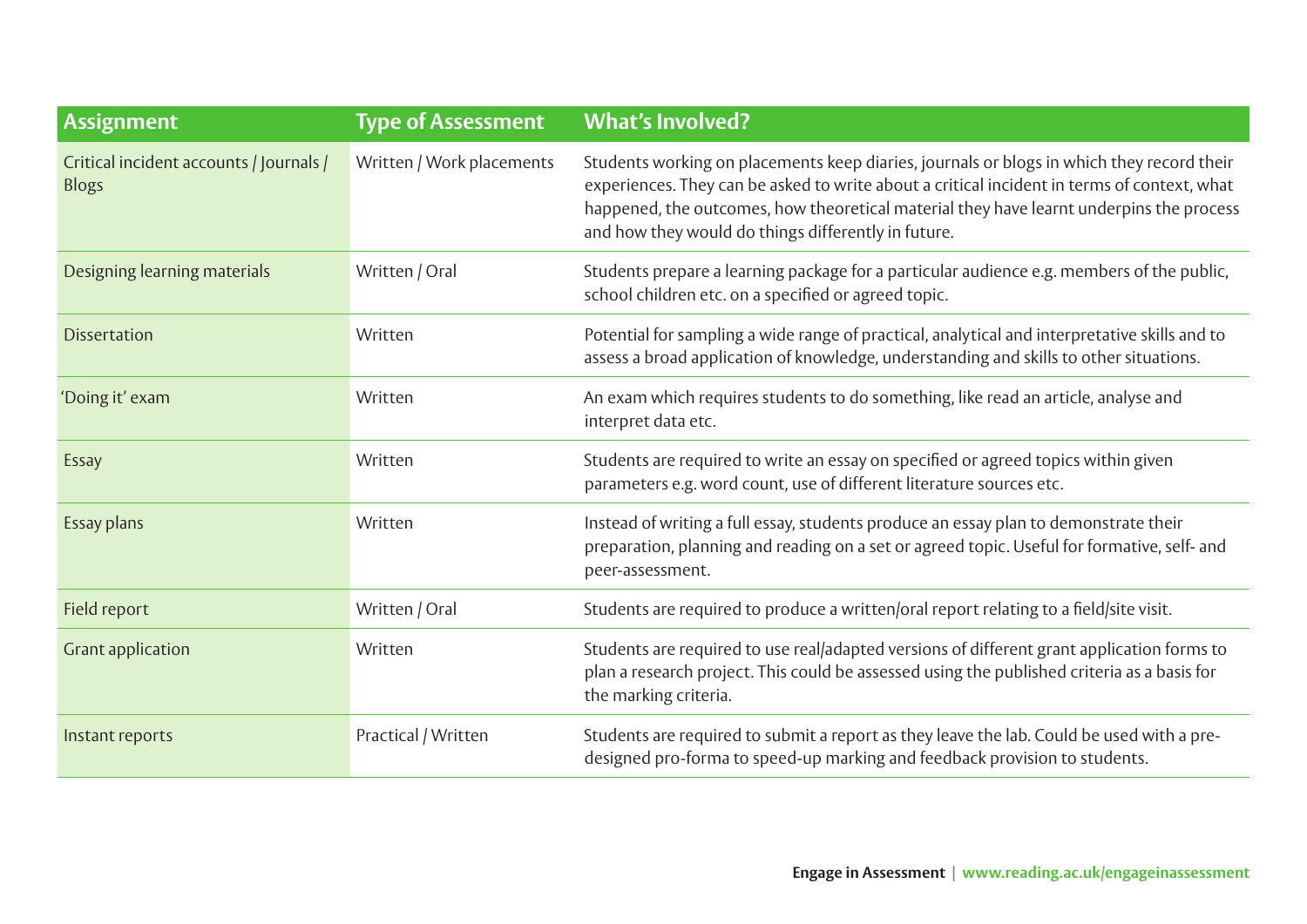| <b>Assignment</b>                | <b>Type of Assessment</b>                                   | <b>What's Involved?</b>                                                                                                                                                                                                                                                                                                                                                                                                                                                |
|----------------------------------|-------------------------------------------------------------|------------------------------------------------------------------------------------------------------------------------------------------------------------------------------------------------------------------------------------------------------------------------------------------------------------------------------------------------------------------------------------------------------------------------------------------------------------------------|
| In-tray exercises                | Written / Oral                                              | Students are provided with an initial dossier of papers to read, prioritise and work on,<br>with a variety of tasks and new information given at intervals throughout the period of<br>assessment. This simulates real practice where unknown elements and irrelevancies are<br>often encountered.                                                                                                                                                                     |
| Laboratory books / Reports       | Practical / Written                                         | Students are required to write a report for all (or a designated sample) of practicals in a<br>single lab book. You could inform students that a sample of lab books will be collected<br>each week to mark any reports of labs done in previous weeks; this encourages students to<br>keep their lab books up to date. Each student should be sampled the same number of times<br>throughout the module with a designated number contributing to the assessment mark. |
| Learning logs                    | Written / Work Placements /<br>Practical                    | These are lists of activities and outcomes which students check off during a period of<br>learning. For example, students could be asked to indicate competencies which they have<br>practised to a specific level during a work placement.                                                                                                                                                                                                                            |
| Make or design something         | Practical / Written                                         | Students are required to make or design something, e.g. radio broadcast, video clip, web<br>page etc; useful as a group work exercise.                                                                                                                                                                                                                                                                                                                                 |
| Media profile                    | Practical / Written / Oral /<br>Performance / Problem-based | Students are asked to use pictures or headlines from newspapers and magazines to<br>illustrate the public perception/profile of a particular aspect of your subject area; useful as<br>a group work exercise.                                                                                                                                                                                                                                                          |
| Mini-practical                   | Practical / Written                                         | This involves a series of mini practical sessions conducted under timed conditions which<br>creates potential for assessing a wide range of practical, analytical and interpretative skills.                                                                                                                                                                                                                                                                           |
| Multiple choice questions (MCQs) | Written                                                     | Can be useful for diagnostic, formative assessment, in addition to summative assessment.<br>Well designed questions can assess more than factual recall of information, but do take<br>time to design.                                                                                                                                                                                                                                                                 |
| Observation                      | Practical / Oral / Performance                              | Students are observed whilst undertaking some form of 'performance'. This is commonly<br>used in teaching classroom practice and laboratory work.                                                                                                                                                                                                                                                                                                                      |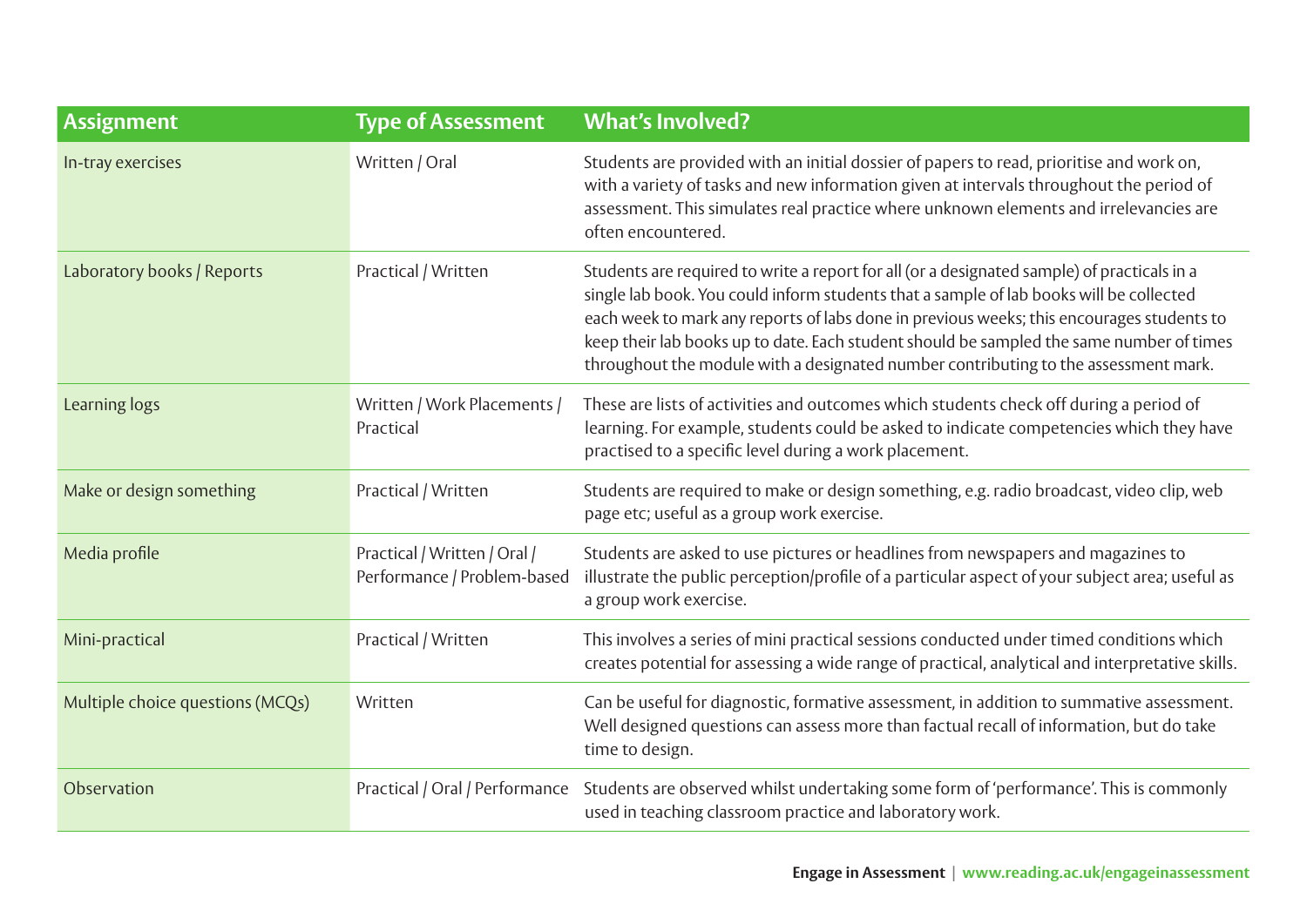| <b>Assignment</b>              | <b>Type of Assessment</b>                    | <b>What's Involved?</b>                                                                                                                                                                                                                                                                                                                      |
|--------------------------------|----------------------------------------------|----------------------------------------------------------------------------------------------------------------------------------------------------------------------------------------------------------------------------------------------------------------------------------------------------------------------------------------------|
| Online discussion boards       | Written                                      | Students are assessed on the basis of their contributions to an online discussion for<br>example, with their peers; this could be hosted on a virtual learning environment (VLE).                                                                                                                                                            |
| Open book exams                | Written                                      | Students have the opportunity to use any or specified resources to help them answer set<br>questions under time constraints. This method removes the over-reliance on memory and<br>recall and models the way that professionals manage information.                                                                                         |
| Oral presentations             | Oral / Written                               | Students are asked to give an oral presentation on a particular topic for a specified<br>length of time and could also be asked to prepare associated handout(s). Can usefully be<br>combined with self- and peer-assessment.                                                                                                                |
| Part-written practical reports | Practical / Written                          | Lab sheets given to students provide some of the write-up in full but leave sections such<br>as error analysis, theoretical explanation etc. for the students to complete.                                                                                                                                                                   |
| Patchwork texts                | Written / Problem-based                      | Students write a number of small pieces of work ('patches'), which they then have to later<br>'stitch' together in a reflective commentary. The patches and the tasks upon which they are<br>based are discrete and complete entities in their own right, but they can help contribute<br>to a holistic understanding of the module content. |
| Performance                    | Practical / Oral / Written                   | Students are required to give some form of performance, e.g. concert, play, dance, etc.                                                                                                                                                                                                                                                      |
| Portfolios / e-Portfolios      | Written / Work placements /<br>Problem-based | Students provide evidence for their achievement of learning outcomes; these commonly<br>incorporate a reflective commentary.                                                                                                                                                                                                                 |
| Posters                        | Practical / Written / Oral                   | Students are asked to produce a poster (either 'real size or as a PowerPoint file) on a<br>particular topic. Can be used individually or in groups to assess a range of activities.                                                                                                                                                          |
| Problem sheets                 | Written                                      | Students complete problem sheets, e.g. on a weekly basis. This can be a useful way of<br>providing students with regular formative feedback on their work and/or involving<br>elements of self- and peer assessment.                                                                                                                         |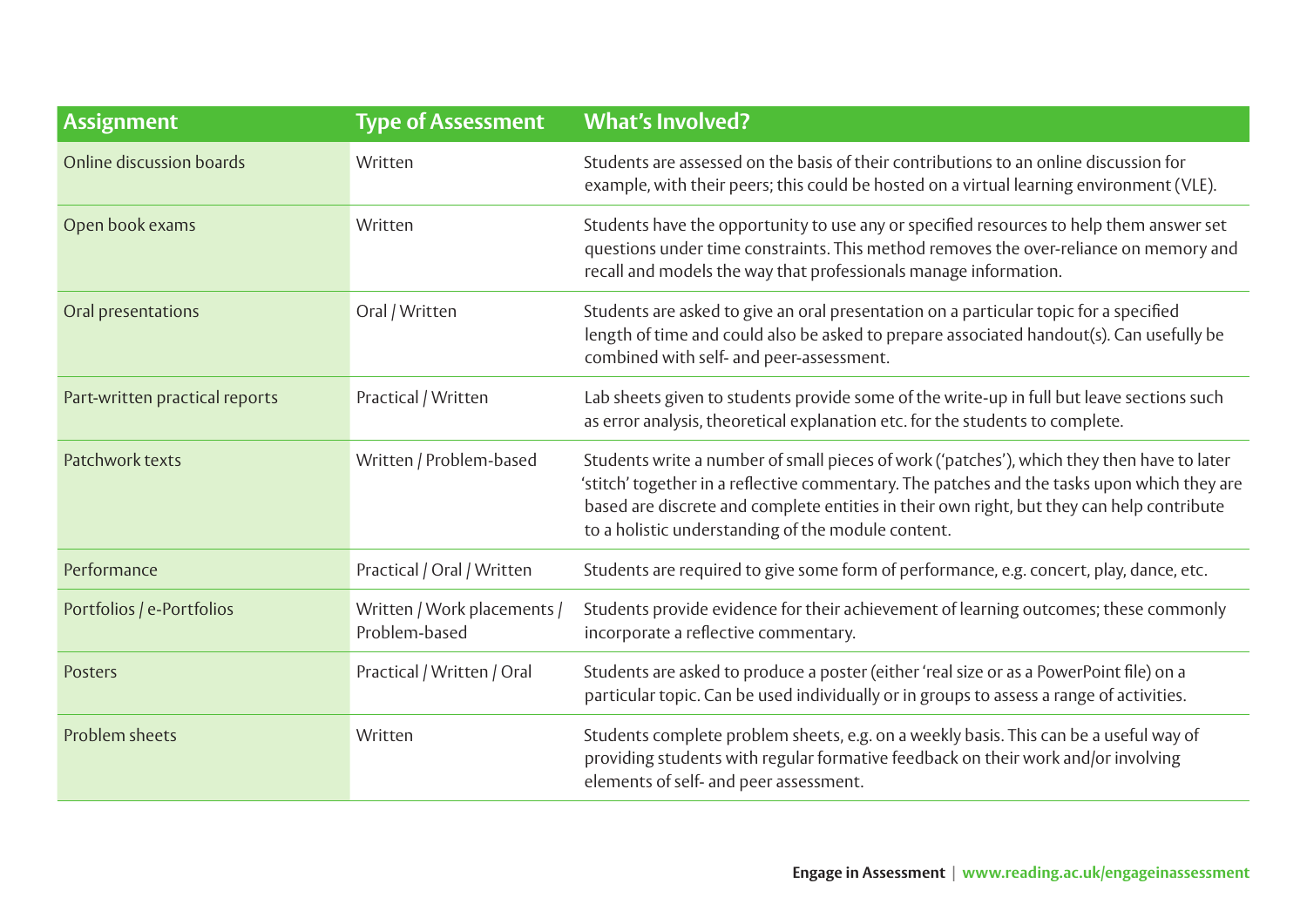| <b>Assignment</b>                    | <b>Type of Assessment</b>                                                        | <b>What's Involved?</b>                                                                                                                                                                                                                                                                                               |
|--------------------------------------|----------------------------------------------------------------------------------|-----------------------------------------------------------------------------------------------------------------------------------------------------------------------------------------------------------------------------------------------------------------------------------------------------------------------|
| <b>Question banks</b>                | Written                                                                          | Students are assessed on their ability to produce a certain number of questions on a topic.<br>This helps students to recognise what they do and do not understand about a topic and<br>is a useful way for staff to collate a question bank that could be used for quick formative<br>quizzes throughout the module. |
| Reflective diaries                   | Written / Work placements /<br>Practical                                         | Students record their learning over a period of time, interspersing narrative with a<br>reflective commentary which could support the development of an action plan.                                                                                                                                                  |
| Research projects / Group projects   | Written / Practical / Oral /<br>Performance / Problem-<br>based / Work placement | Potential for sampling wide range of practical, analytical and interpretative skills. Can<br>assess wide application of knowledge, understanding and skills.                                                                                                                                                          |
| Role play                            | Written / Oral / Performance                                                     | Students write or give a presentation taking on a particular role, e.g. a journal reviewer/<br>editor, consultant, art critic etc. This type of assignment could be paired up with a grant<br>application exercise.                                                                                                   |
| Seen exams                           | Written                                                                          | Students are provided with the questions to be answered in a time-constrained context in<br>advance. Alternatively the examination topics may be released in advance but the precise<br>questions are unseen until the exam.                                                                                          |
| Selective reports / Sampling reports | Practical / Written                                                              | Students are asked to either write up only particular sections of a report each week,<br>e.g. methods section or results section. Alternatively students are required to write<br>practical reports in full but they are told in advance that only a percentage of the reports<br>will be assessed.                   |
| Short answer questions               | Written                                                                          | Useful to assess a wide range of knowledge/skills across a module.                                                                                                                                                                                                                                                    |